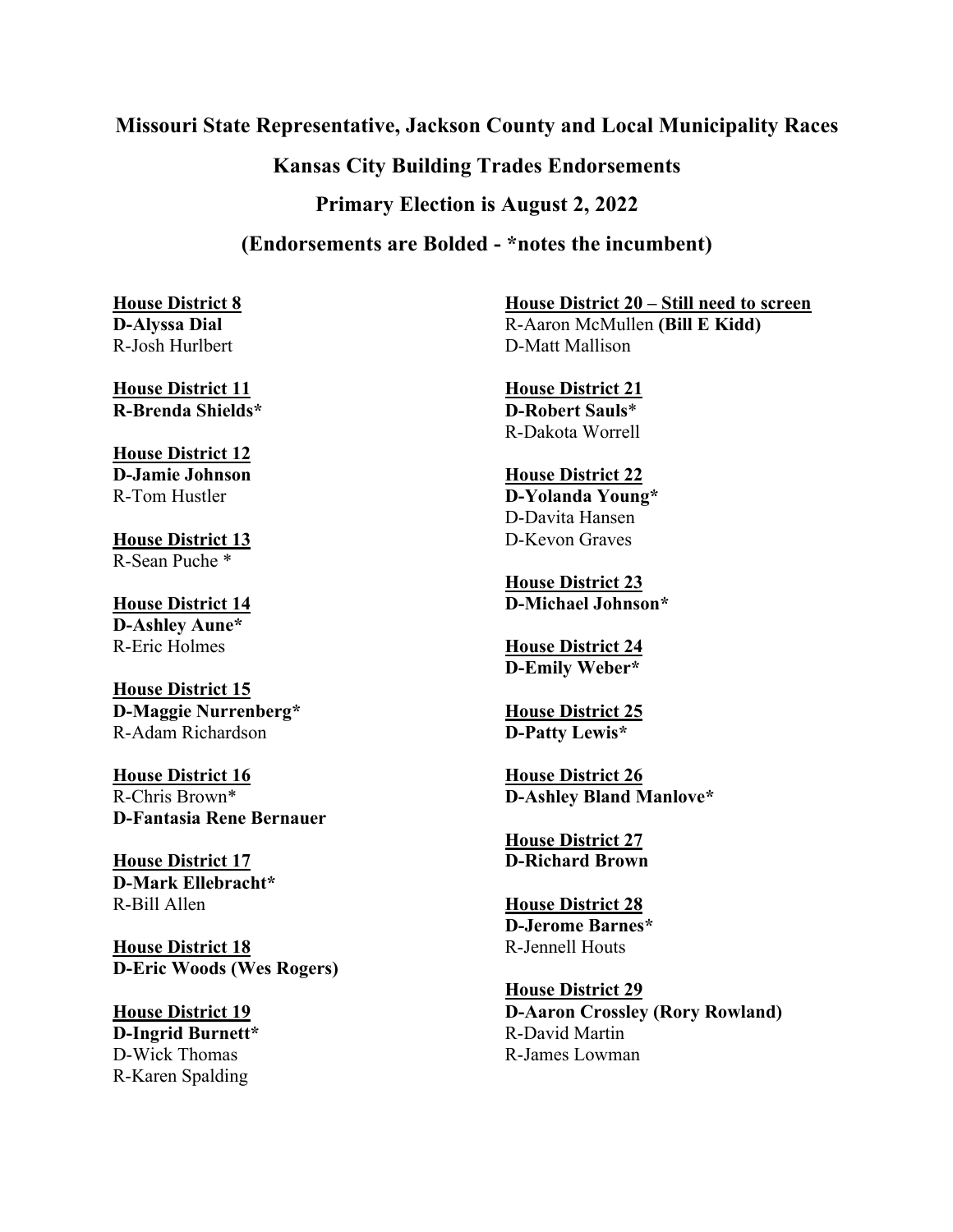**House District 30** R-Jon Patterson\* **D-Sonia Nizami**

**House District 31** R-Dan Stacy\* **D-Robert McCourt**

**House District 32** R-Jeff Coleman\* **D-Janice Brill** 

**House District 33** R-Chris Sanders\*

**House District 34 D-Kemp Strickler** R-C. Crossley R-Jim Wentworth

**House District 35 D-Keri Ingle\*** R-John Burrows

**House District 36 D-Annette Turnbough \*** D -Anthony Ealy D -John D. Boyd R -Kurt Lauvstad

**House District 37 D-Mark Sharp\***

**House District 38** R-Chris Ionsdale R-Eben Hall

**House District 3 9** R -Doug Richey\*

## **House District 51**

R-Kurtis Gregory\*

#### **House District 52**

R-Bradley Pollitt\* D-Rene Vance

**House District 53** R-Terry Thompson

**House District 54** R-Dan Houx\*

**House District 55** R-Mike Haffner\*

### **House District 5 6** R -Mike Davis\* **D -Patty Johnson**

**House District 5 7** R -Roger Reedy\* R -James White

### **Jackson County**

**County Executive D-Frank White, Jr.\*\*** D-Stacy Lake R-Theresa Cass Galvin R-Preston Smith R-Jason Pearson

#### **County Legislature District 1**

**D-Manny Arbarca (Scott Burnett)** D-Geoff Gerling D-Justice Horn D-Draque Muriff R-Christine McDonough Hunt

#### **County Legislature District 2 (Ron Finley ) D -Venessa Huskey**

D - Lorenzo Johnson D -Mitchell Sudduth

**County Legislature District 3 D-Charlie Franklin\*** R-April LaJune

**County Legislature District 4 D-DaRon McGee (Daniel T Tarwater III )** D -Michael Ricardo Brown